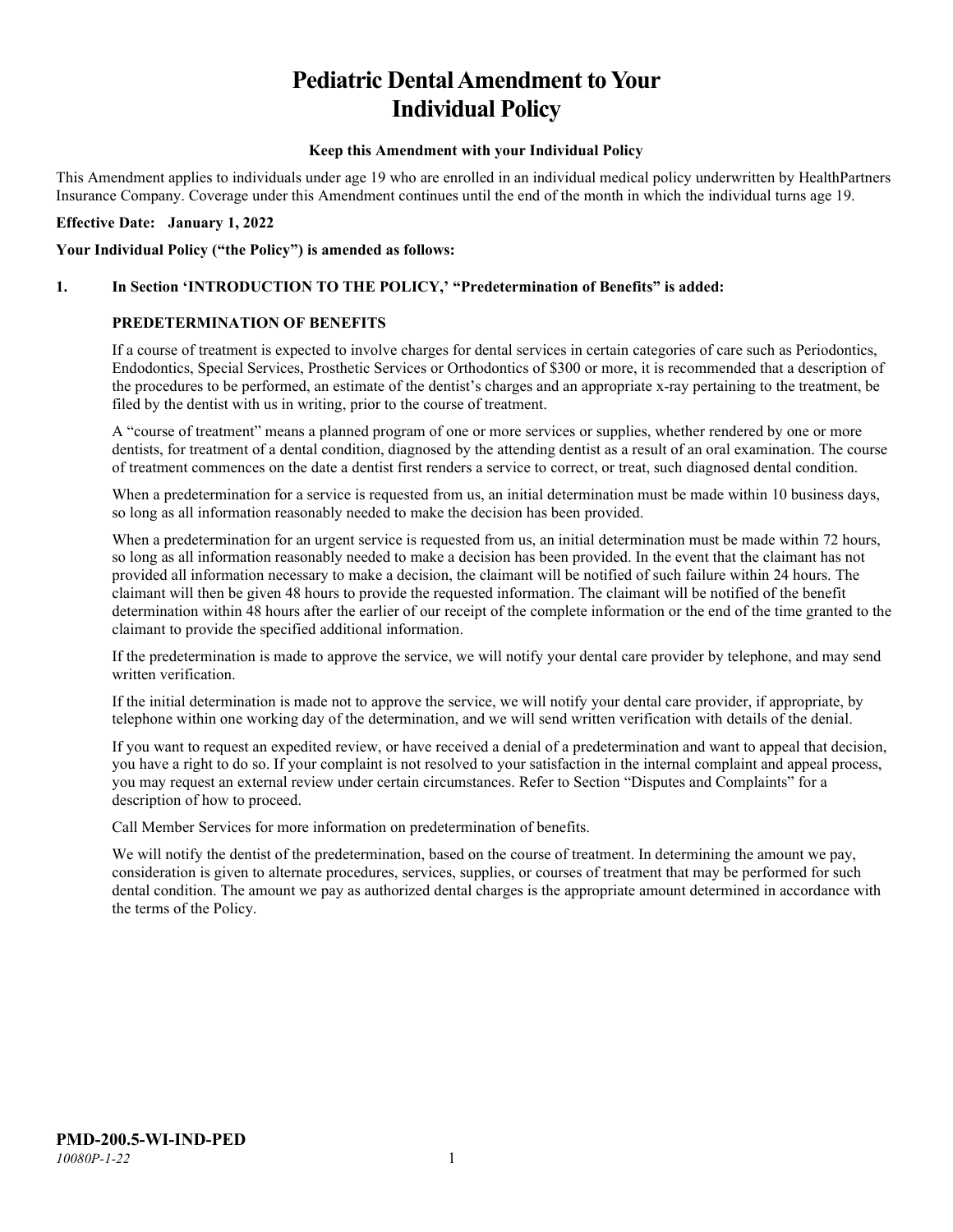If a description of the procedures to be performed, and an estimate of the dentist's charges are not submitted in advance, we reserve the right to make a determination of benefits payable, taking into account alternate procedures, services, supplies or courses of treatment, based on accepted standards of dental practice.

Predetermination for services to be performed is limited to services performed within 90 days from the date such course of treatment was approved by us. Additional services required after 90 days may be submitted in writing, as a new course of treatment, and approved on the same basis as the prior plan.

#### **2. In Section 'DEFINITIONS OF TERMS USED,' the following definitions are added:**

**Clinically Accepted Dental Services.** These are techniques or services, accepted for general use, based on risk/benefit implications (evidence based). Some clinically accepted techniques are approved only for limited use, under specific circumstances.

**Consultations**. These are diagnostic services provided by a dentist or dental specialist other than the practitioner who is providing treatment.

**Cosmetic Care.** These are dental services to improve appearance, without treatment of a related illness or injury.

**Customary Restorative Materials.** These are amalgam (silver fillings), glass ionomer and intraorally cured acrylic resin and resin-based composite materials (white fillings).

**Date of Service.** This is generally the date the dental service is performed. For prosthetic, or other special restorative procedures, the date of service is the date impressions were made for final working models. For endodontic procedures, date of service is the date on which the root canal was first entered for the purpose of canal preparation.

**Dentist.** This is a professionally degreed doctor of dental surgery or dental medicine who lawfully performs a dental service in strict accordance with governmental licensing privileges and limitations.

**Elective Procedures.** These are procedures which are available to patients but which are not dentally necessary.

**Emergency Dental Care.** These are services for an acute dental condition that would lead a prudent layperson to reasonably expect that the absence of immediate care would result in serious impairment to the dentition or would place the person's oral health in serious jeopardy.

**Endodontics.** This is the treatment of diseases of the dental pulp. Endodontics includes root canal therapy, pulp capping procedures, apexification and periapical procedures associated with root canal treatment.

**Medically Necessary Orthodontic Services.** These are comprehensive medically necessary services covered for pediatric dental insureds who have a severe handicapping malocclusion related to a medical condition resulting from congenital, craniofacial or dentofacial malformations involving the teeth and requiring reconstructive surgical correction in addition to orthodontic services.

**Oral Surgery.** This is routine surgery involving teeth or alveolar bone, including extraction and alveolectomy. Oral surgery may include other oral treatment and surgery, if a dentist considers it dentally necessary. Oral surgery does not include orthodontia, orthognathic surgery, and placement of dental implants or surgical care that is necessary because of a medical condition.

**Orthodontics.** This is medically necessary dental care for the correction of severe handicapping malocclusion of teeth using appliances and techniques that alter the position of teeth in the jaws.

**Orthognathic Surgery.** This is oral surgery to alter the position of the jaw bones.

**Periodontics.** This is non-surgical and surgical treatment of diseases of the gingiva (gums) and bone supporting the teeth.

**Prosthetic Services.** These are services to replace missing teeth; including the prescribing, repair, construction, replacement and fitting of fixed bridges and full or partial removable dentures.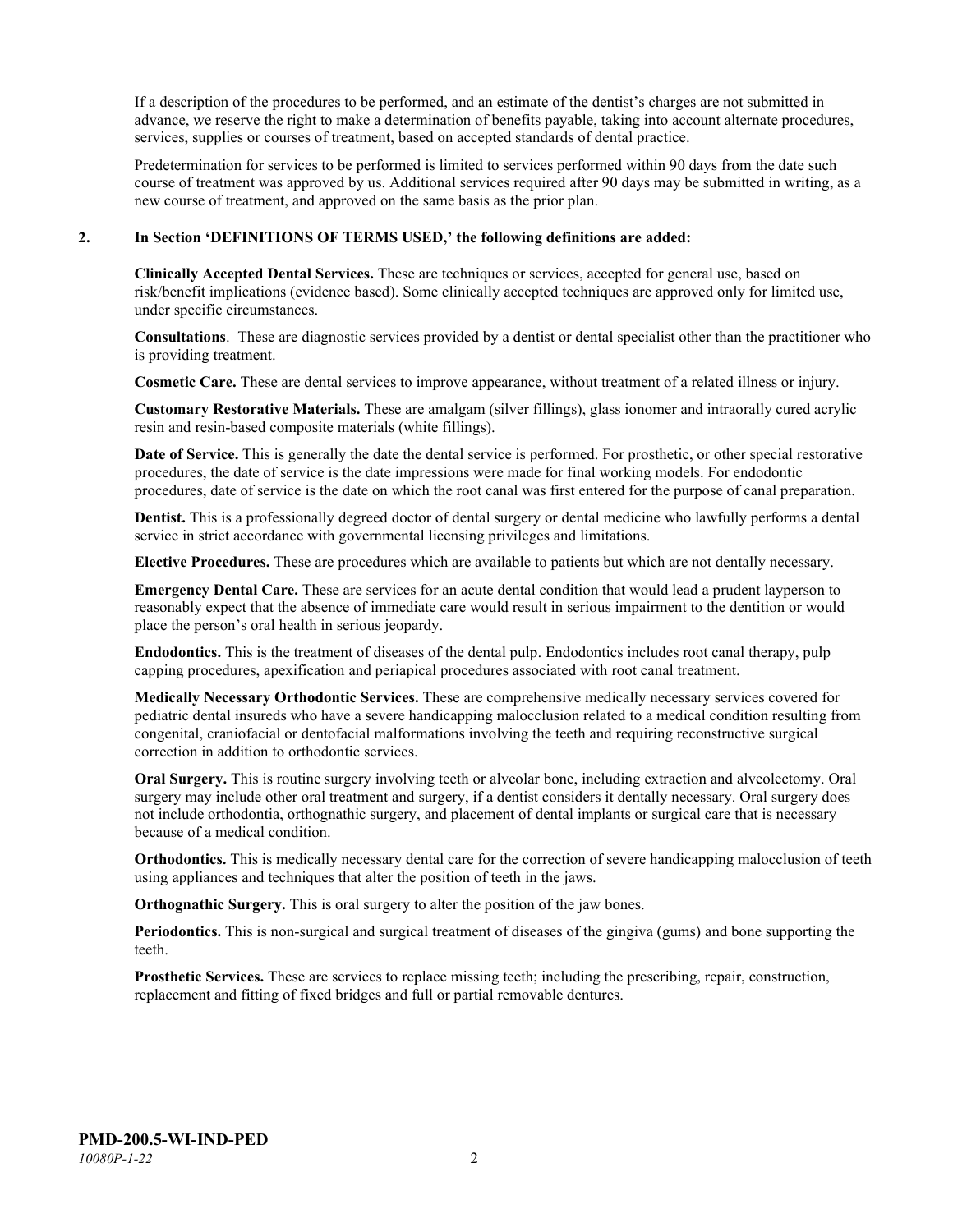## **3. The following are added to Section "SERVICES NOT COVERED," and apply only to Pediatric Dental benefits:**

- Treatment, procedures or services which are not dentally necessary and/or which are primarily educational in nature or for the vocation, comfort, convenience, appearance or recreation of the insured.
- The treatment of conditions which foreseeable result from excluded services.
- For Network Benefits, treatment, procedures or services which are not provided by a network dentist or other authorized provider or are not authorized by us.
- Dental services or supplies primarily intended to alter the shape, appearance and function of the teeth for cosmetic purposes, or for the purpose of improving the appearance of your teeth. This includes tooth whitening, tooth bonding and veneers that cover the teeth, and any services intended to replace existing restorations done historically for cosmetic reasons, even if due to material failure (wear/chipping/fracture) or the presence of decay at the restorative margin. This exclusion does not apply to services for reconstructive surgery. However, to the extent that these reconstructive surgery services are paid as medical services under the Policy, they are not covered as Pediatric Dental services.
- Hospitalization or other facility charges.
- Local anesthesia or use of electronic analgesia billed as a separate procedure is not covered. Inhaled nitrous oxide is not covered. General anesthesia and intravenous sedation are not covered except as indicated in this Amendment.
- Orthodontic services, except as provided in this Amendment.
- Orthognathic surgery (surgery to reposition the jaws).
- Services which are elective, investigative, experimental or not otherwise clinically accepted.
- Procedures, appliances or restorations that are necessary to alter, restore or maintain occlusion, including but not limited to: increasing vertical dimension, replacing or stabilizing tooth structure lost by attrition (including chipping or fractures of tooth structure or restoration), or erosion, abfraction, abrasion, or realigning teeth, except as covered orthodontic services provided in this Amendment. Mandibular orthopedic appliances and bite planes are also not covered.
- Procedures, appliances (other than occlusal guards, as indicated in this Amendment) or restorations for the prevention of bruxism (grinding of teeth) or clenching.
- Services for the following items:
	- o replacement of any missing, lost or stolen dental or implant-supported prosthesis.
	- replacement or repair of orthodontic appliances.
	- replacement of orthodontic appliances due to non-compliance.
- Services related to a prosthetic or special restorative appliance which was installed or delivered more than 60 days after termination of coverage.
- Diagnostic testing that is performed and billed as a separate procedure such as collection of microorganisms for culture, viral cultures, genetic testing for susceptibility or oral disease and caries susceptibility tests. This includes all oral pathology and laboratory testing charges.
- For non-network coverage, dental services related to the replacement of any teeth missing prior to the insured's effective date under this Amendment.
- Dental services, supplies and devices not expressly covered as a benefit under this Amendment.
- Prescription drugs and medications prescribed by a dentist. This includes gingival irrigation.
- Services provided to the insured which the insured is not required to pay.
- The portion of a billed charge for an otherwise covered service by a non-network provider, which is in excess of our maximum amount allowed. We also do not cover charges or a portion of a charge which is either a duplicate charge for a service or charges for a duplicate service.
- Services for injury or illness either (a) arising out of an injury in the course of employment and subject to workers' compensation or similar law; or (b) for which benefits are payable without regard to fault, under coverage statutorily required to be contained in any motor vehicle or other liability insurance policy or equivalent self-insurance; or (c) for which benefits are payable under another policy of accident and health insurance, Medicare or any other governmental program.
- Except where expressly addressed in this Amendment, when multiple, acceptable treatment options exist related to a specific dental problem, we will provide benefits based upon the least costly alternative treatment. This includes inlay restorations paid as corresponding amalgam restorations.
- Services covered under the patient's medical plan, except to the extent not covered under the patient's medical plan.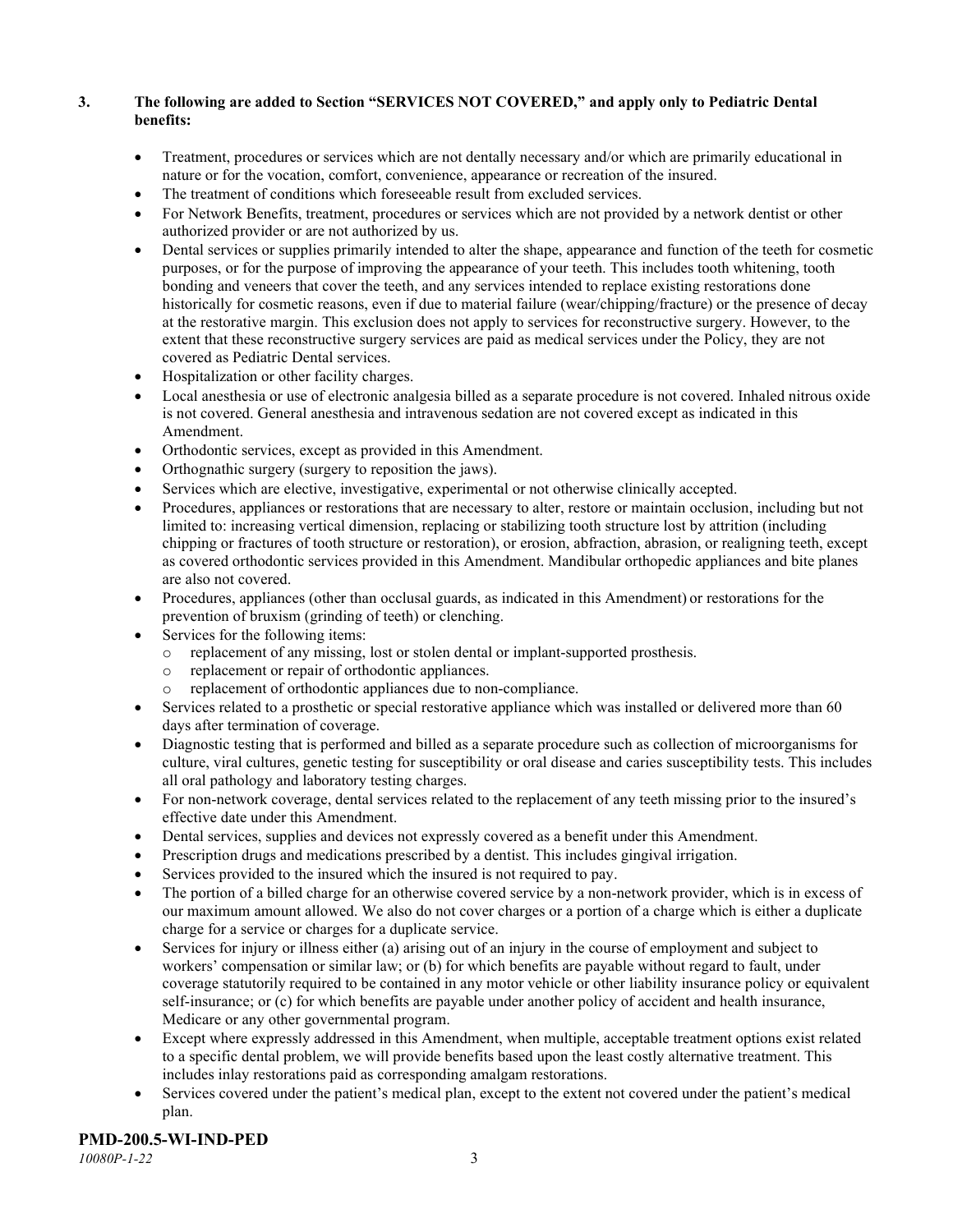- Additional charges for office visits that occur after regularly scheduled hours, missed appointments or appointments cancelled on short notice.
- Onlays, veneers or partial crowns fabricated from extraorally cured composite resin or porcelain.
- Periodontal splinting.
- Athletic mouthguards.
- Charges for infection control, sterilization and waste disposal.
- Charges for sales tax.
- Treatment, procedures, or services or drugs which are provided when you are not covered under this Amendment.
- Cone beam CT capture and interpretation.
- Harvest of bone for use in autogenous grafting procedure.
- Charges for maxillofacial prosthetics.
- Charges for case presentations for treatment planning or behavioral management.
- Charges for enamel microabrasion, odontoplasty and pulpal regeneration.
- Charges for surgical procedures for isolation of a tooth with a rubber dam.
- Non-intravenous conscious sedation and drugs to treat anxiety or pain.
- Charges for endodontic endosseous implants.
- Charges for intentional reimplantation (including necessary splinting).
- Charges for canal preparation and fitting of preformed dowel or post.
- Charges for temporary crowns for fractured teeth.
- Charges for interim or custom abutments for implants.
- Charges for rebonding, recementing and repair of fixed retainers.
- Charges for surgical placement of a temporary anchorage device.
- Charges for autogenous or nonautogenous osseous, osteoperiosteal or cartilage graft of the mandible or maxilla.
- Charges for anatomical crown exposure.
- Interim prostheses.
- Connector bars, stress breakers and precision attachments.
- Provisional pontics, crowns and retainer crowns.
- Copings.
- Oral hygiene instruction.
- Removal of fixed space maintainers.
- Hospital, home and extended care facility visits by dental providers.
- Gold foil restorations.
- Treatment for correction of malocclusion of teeth and associated dental and facial disharmonies, and posttreatment retainers, when treatment is not medically necessary.
- Maxillofacial MRI, maxillofacial ultrasound and sialoendoscopy capture and interpretation.
- Post processing of image or image sets.
- Caries risk assessment and documentation.
- Charges for unspecified procedures.
- Charges for the placement of a restorative foundation for an indirect restoration.
- Charges for periradicular services and bone grafts or other material used in conjunction with periradicular surgery.
- Non-dental administrative fees and charges including, but not limited to dental record preparation, and interest charges.
- Services related to the diagnosis and treatment of Temporomandibular Joint Dysfunction (TMD).
- Services associated with non-covered services.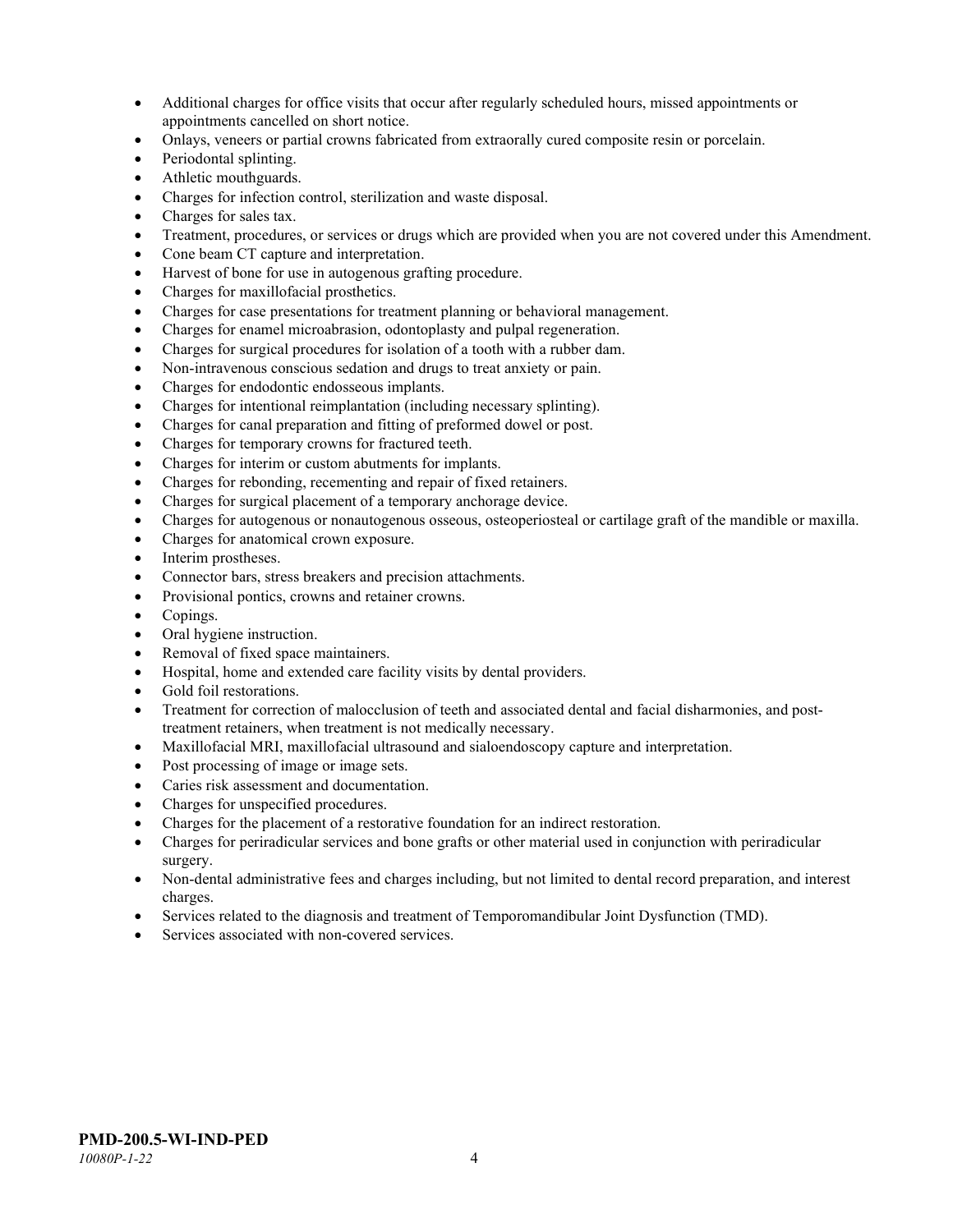#### **4. The Benefits Chart is expanded to include the following:**

# **Pediatric Dental Benefits Chart**

**The Policy covers Preventive and Diagnostic Services, Basic, Special, Prosthetic and medically necessary Orthodontia Services only, for insureds under age 19.**

**HealthPartners Insurance Company agrees to cover the dental services described below. This Benefits Chart describes the level of payment that applies for each of the covered services. To be covered, dental services or items described below must be medically or dentally necessary. The date of service must be while you are enrolled in the plan.**

**Coverage for eligible services is subject to the exclusions, limitations and other conditions of this Amendment and the Policy. See item 3. of this Amendment for additional information about exclusions.**

**This dental plan allows you to choose, at any time, dentists within the dental network (Network Benefits), or dentists outside of the network (Non-Network Benefits).**

**The amount that we pay for covered services is listed below. The insured is responsible for the specified dollar amount and/or percentage of charges that we do not pay. Coverage may vary according to your network selection.**

**Benefits are underwritten by HealthPartners Insurance Company.**

**When you use Non-Network providers, benefits are substantially reduced and you will likely incur significantly higher out-of-pocket expenses. A Non-Network provider does not usually have an agreement with HealthPartners Insurance Company to provide services at a discounted fee. In addition, Non-Network Benefits are restricted to the usual and customary amount under the definition of "Charge." The usual and customary amount can be significantly lower than a Non-Network provider's billed charges. If the Non-Network provider's billed charges are over the usual and customary amount, you pay the difference, in addition to any required deductible, copayment and/or coinsurance, and these charges do not apply to the out-of-pocket limit.**

**This plan is subject to plan and benefit changes required to maintain compliance with federal and state law. This includes, but is not limited to, benefit changes required to maintain a certain actuarial value or metal level. We may also change your deductible, coinsurance and out-of-pocket limit values on an annual basis to reflect cost of living increases.**

#### **These definitions apply to this Amendment.**

| <b>Calendar Year:</b> | This is the 12-month period beginning 12:01 A.M. Central Time, on January 1, and<br>ending 12:00 A.M. Central Time of the next following December 31.                                                                                                                                                                                                                                                                                                                                                                                                                                                                 |
|-----------------------|-----------------------------------------------------------------------------------------------------------------------------------------------------------------------------------------------------------------------------------------------------------------------------------------------------------------------------------------------------------------------------------------------------------------------------------------------------------------------------------------------------------------------------------------------------------------------------------------------------------------------|
| <b>Charge:</b>        | For covered services delivered by network providers, this is the provider's discounted<br>charge for a given dental/surgical service, procedure or item, which network providers<br>have agreed to accept as payment in full.                                                                                                                                                                                                                                                                                                                                                                                         |
|                       | For covered services delivered by non-network providers, this is the provider's charge<br>for a given dental/surgical service, procedure or item, up to our maximum amount<br>allowed for that service, procedure or item.                                                                                                                                                                                                                                                                                                                                                                                            |
|                       | Our maximum amount allowed is based on the usual and customary charge for a given<br>dental/surgical service, procedure or item. It is consistent with the charge of other<br>providers of a given service or item in the same region. You must pay for any charges<br>above the maximum amount allowed, and they do not apply to the out-of-pocket limit.                                                                                                                                                                                                                                                            |
|                       | To be covered, a charge must be incurred on or after the insured's effective date and<br>on or before the termination date. For network provider charges, the amount of the<br>copayment or coinsurance, or the amount applied to any deductible, is based on the<br>agreed fee applicable to the network provider, or a reasonable estimate of the cost<br>according to a fee schedule equivalent. For non-network provider charges, the amount<br>considered as a copayment or coinsurance, or the amount applied to any deductible, is<br>based on the lesser of the billed charge and our maximum amount allowed. |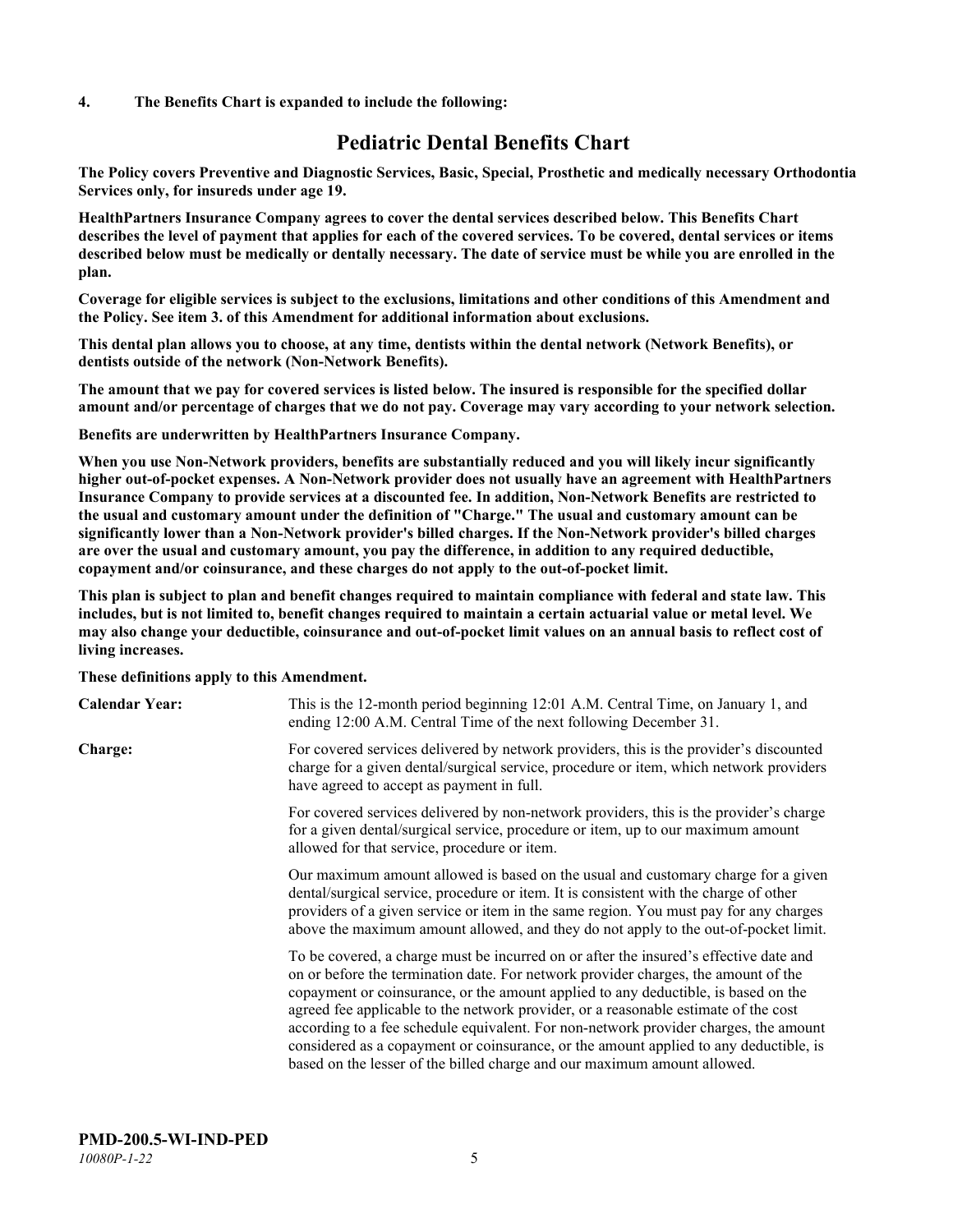| The specified dollar amount, or percentage, of charges incurred for covered services,<br>which we do not pay, but which an insured must pay, each time an insured receives<br>certain dental services, procedures or items. Our payment for those covered services or<br>items begins after the copayment or coinsurance is satisfied. Covered services or items<br>requiring a copayment or coinsurance are specified in this Benefits Chart. For network<br>provider charges, the amount considered as a copayment or coinsurance is based on<br>the agreed fee applicable to the network provider, or a reasonable estimate of the cost<br>according to a fee schedule equivalent. For non-network provider charges, the amount<br>considered as a copayment or coinsurance is based on the lesser of the billed charge<br>and our maximum amount allowed. A copayment or coinsurance is due at the time a<br>service is rendered, or when billed by the provider.                                                                                                                                                                                   |
|---------------------------------------------------------------------------------------------------------------------------------------------------------------------------------------------------------------------------------------------------------------------------------------------------------------------------------------------------------------------------------------------------------------------------------------------------------------------------------------------------------------------------------------------------------------------------------------------------------------------------------------------------------------------------------------------------------------------------------------------------------------------------------------------------------------------------------------------------------------------------------------------------------------------------------------------------------------------------------------------------------------------------------------------------------------------------------------------------------------------------------------------------------|
| The specified dollar amount of charges incurred for covered services, which we do not<br>pay, but an insured or a family has to pay first in a calendar year. Our payment for<br>those services or items begins after any deductible is satisfied. Your plan has an<br>embedded deductible. This means once an insured meets the individual deductible, the<br>plan begins paying benefits for that person. If two or more members of the family meet<br>the family deductible, the plan begins paying benefits for all members of the family,<br>regardless of whether each insured has met the individual deductible. However, an<br>insured may not contribute more than the individual deductible towards the family<br>deductible. The amount of the charges that apply to any deductible are based on (1) the<br>agreed fee applicable to the network provider, or a reasonable estimate of the cost<br>according to a fee schedule equivalent; or (2) the lesser of the billed charge and our<br>maximum amount allowed for the non-network provider. This Benefits Chart indicates<br>which covered services are not subject to the deductible. |
| You pay any specified copayments/coinsurance and deductibles applicable for<br>particular services, subject to the out-of-pocket limit described below. These amounts<br>are in addition to the monthly premium payments.                                                                                                                                                                                                                                                                                                                                                                                                                                                                                                                                                                                                                                                                                                                                                                                                                                                                                                                               |
| You pay any copayments/coinsurance and deductibles for covered services, to the individual<br>or family out-of-pocket limit. Thereafter we cover 100% of charges incurred for all other<br>covered services, for the rest of the calendar year. You pay amounts greater than the out-of-<br>pocket limits if any benefit maximums are exceeded.                                                                                                                                                                                                                                                                                                                                                                                                                                                                                                                                                                                                                                                                                                                                                                                                         |
| Non-Network Benefits above the maximum amount allowed (see definition of "charge"<br>above) do not apply to the out-of-pocket limit.                                                                                                                                                                                                                                                                                                                                                                                                                                                                                                                                                                                                                                                                                                                                                                                                                                                                                                                                                                                                                    |
| You are responsible to keep track of the out-of-pocket expenses. Contact Member Services<br>for assistance in determining the amount paid by the insured for specific eligible services<br>received. Claims for reimbursement under the out-of-pocket limit provisions are subject to<br>the same time limits and provisions described under the "Claims Provisions" section of the<br>Policy.                                                                                                                                                                                                                                                                                                                                                                                                                                                                                                                                                                                                                                                                                                                                                          |
|                                                                                                                                                                                                                                                                                                                                                                                                                                                                                                                                                                                                                                                                                                                                                                                                                                                                                                                                                                                                                                                                                                                                                         |

**Limits shown below are combined under your Network Benefits and Non-Network Benefits.**

# **Individual Calendar Year Deductible**

| <b>Network Benefits</b>                                                                    | <b>Non-Network Benefits</b>                                                                    |
|--------------------------------------------------------------------------------------------|------------------------------------------------------------------------------------------------|
| See your Network Benefits individual deductible<br>under your Medical Plan Benefits Chart. | See your Non-Network Benefits individual<br>deductible under your Medical Plan Benefits Chart. |

# **Family Calendar Year Deductible**

| Network Benefits                                  | <b>Non-Network Benefits</b>                     |
|---------------------------------------------------|-------------------------------------------------|
| See your Network Benefits family deductible under | See your Non-Network Benefits family deductible |
| vour Medical Plan Benefits Chart.                 | under your Medical Plan Benefits Chart.         |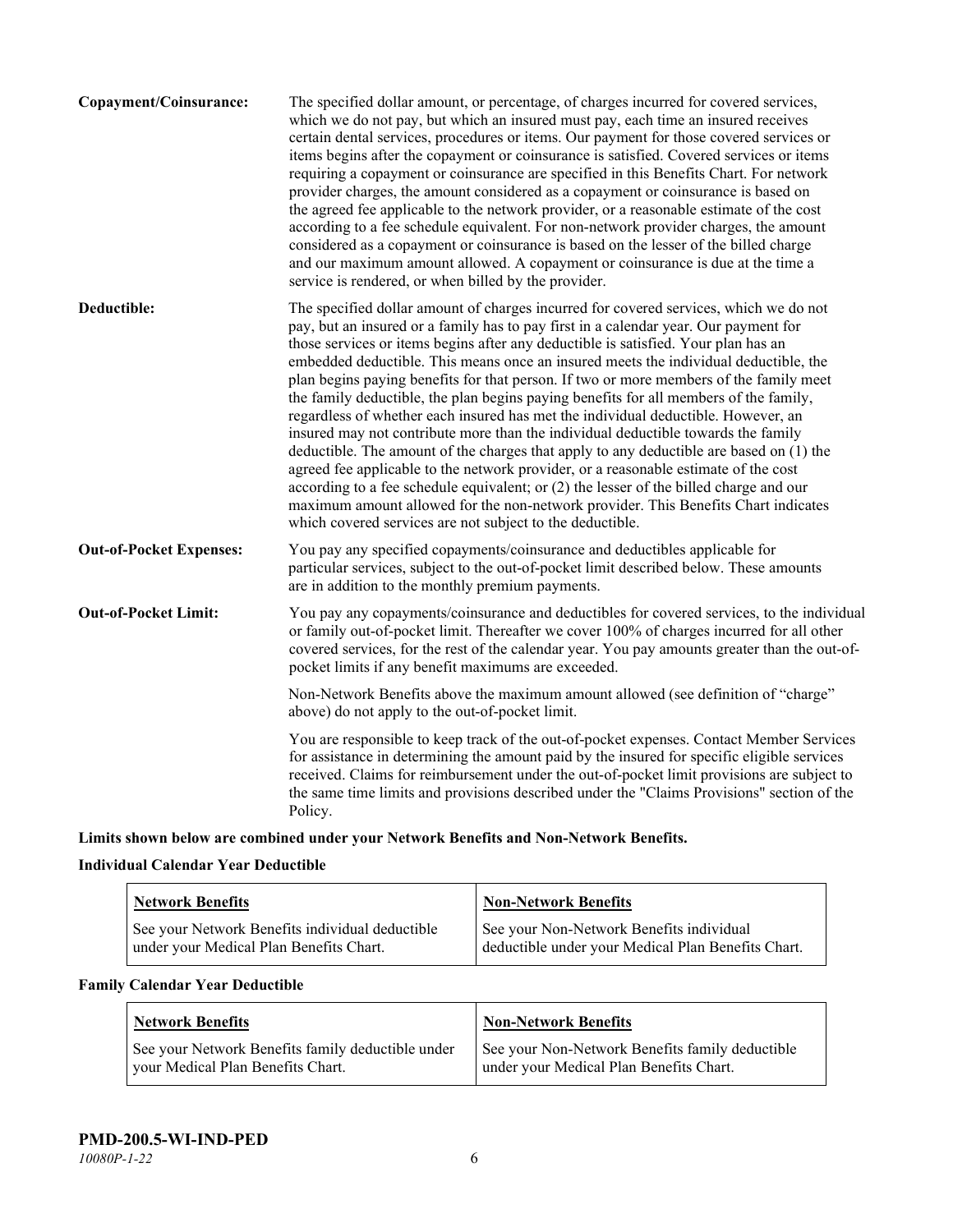Your Individual and Family deductible amounts may be indexed to allow for deductible amount changes under federal rules.

#### **Individual Calendar Year Out-of-Pocket Limit**

| Network Benefits                              | <b>Non-Network Benefits</b>                 |
|-----------------------------------------------|---------------------------------------------|
| See your Network Benefits individual out-of-  | See your Non-Network Benefits individual    |
| pocket limit under your Medical Plan Benefits | out-of-pocket limit under your Medical Plan |
| Chart.                                        | Benefits Chart.                             |

### **Family Calendar Year Out-of-Pocket Limit**

| <b>Network Benefits</b>                       | <b>Non-Network Benefits</b>                   |
|-----------------------------------------------|-----------------------------------------------|
| See your Network Benefits family out-of-      | See your Non-Network Benefits family out-of-  |
| pocket limit under your Medical Plan Benefits | pocket limit under your Medical Plan Benefits |
| Chart.                                        | Chart.                                        |

# **PREVENTIVE AND DIAGNOSTIC SERVICES**

### **Covered Services:**

We cover the following preventive and diagnostic services, with certain limitations which are listed below.

- **Routine dental care examinations for new and existing patients** limited to twice each calendar year.
- **Dental cleaning (prophylaxis or periodontal maintenance cleaning)** limited to twice each calendar year.
- **Professionally applied topical fluoride (other than silver diamine fluoride)** limited to twice each calendar year.
- **Silver diamine fluoride** limited to twice per tooth each calendar year.
- **Pit and Fissure sealant application and preventive resin restoration** limited to one application per tooth per 36 month period, for unrestored permanent molars.
- **Bitewing x-rays** limited to twice each calendar year.
- **Full mouth or panoramic x-rays** limited to once every sixty months.
- **Other x-rays, except as provided in connection with orthodontic diagnostic procedures and treatment.**
- **Space maintainers (fixed or removable appliances designed to prevent adjacent and opposing teeth from moving)** for lost primary teeth.
- **Evaluations that are not routine and periodic, including: problem-focused evaluations (either limited or detailed and extensive), periodontal evaluations, and evaluations for insureds under the age of 3 which include counseling with the primary caregiver.**
- **Screening or assessments of a patient** limited to twice each calendar year.

| <b>Network Benefits</b>       | <b>Non-Network Benefits</b>  |
|-------------------------------|------------------------------|
| 100% of the charges incurred. | 80% of the charges incurred. |

#### **Not Covered:**

- Diagnostic testing that is performed and billed as a separate procedure such as collection of microorganisms for culture, viral cultures, genetic testing for susceptibility or oral disease and caries susceptibility tests. This includes all oral pathology and laboratory testing charges.
- Additional charges for office visits that occur after regularly scheduled hours, office visits for observation, missed appointments or appointments cancelled on short notice.
- Cone beam CT capture and interpretation.
- Oral hygiene instruction.
- Removal of fixed space maintainers.
- Hospital, home and extended care facility visits by dental providers.
- Maxillofacial MRI, maxillofacial ultrasound and sialoendoscopy capture and interpretation.
- Post processing of image or image sets.
- Caries risk assessment and documentation.

# **PMD-200.5-WI-IND-PED**

*10080P-1-22* 7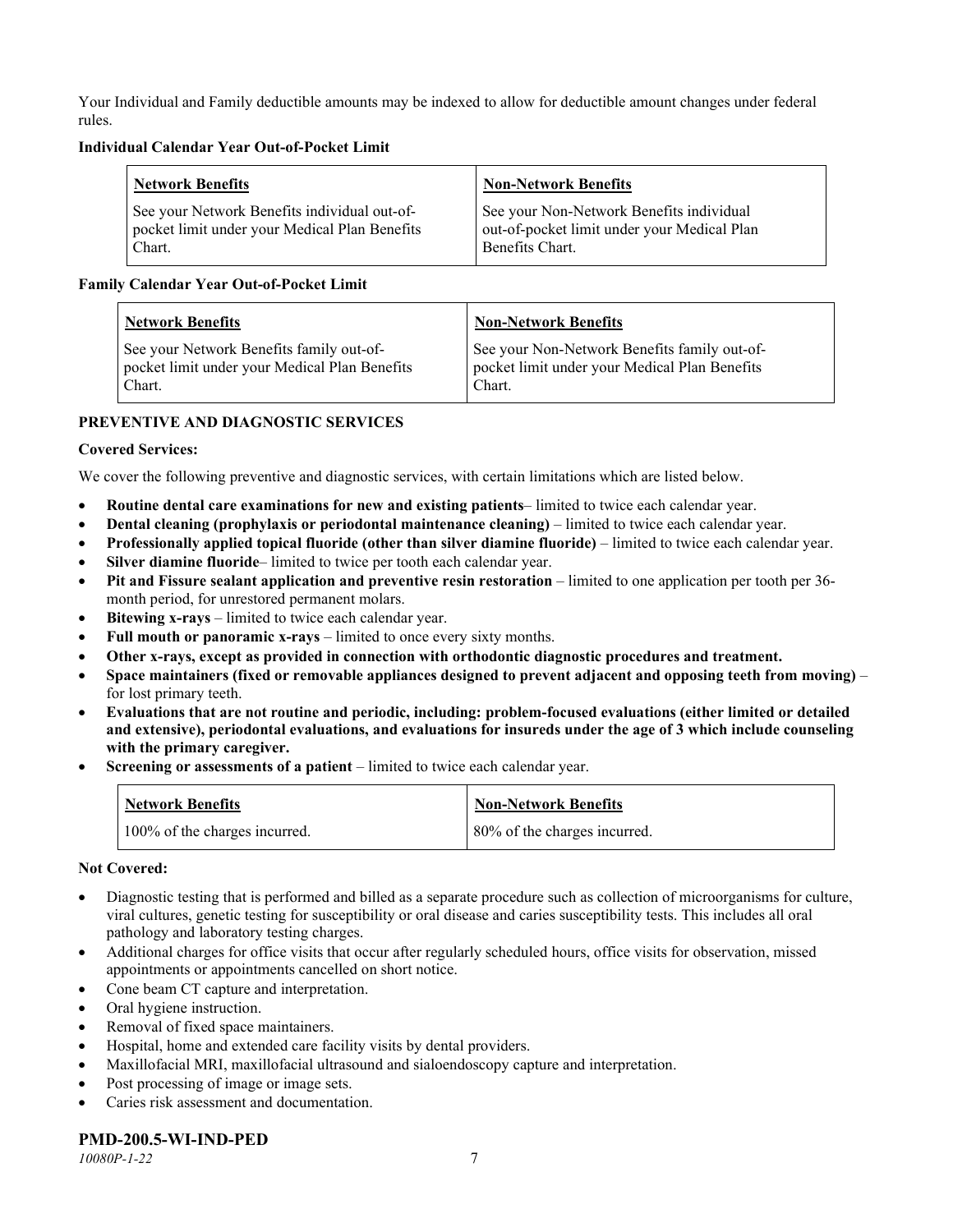- Charges for unspecified procedures.
- See "Services Not Covered" in item 3. of this Amendment.

### **BASIC SERVICES**

#### **Covered Services:**

We cover the following services:

- **Consultations.**
- **Emergency treatment for relief of pain.**
- **Regular restorative services (fillings) other than posterior composites.** Restorations using customary restorative materials and stainless steel crowns are covered, when dentally necessary due to loss of tooth structure as a result of tooth decay or fracture.
- **Regular restorative services (fillings) - posterior composites (white fillings on bicuspids and molars).** Restorations using customary restorative materials and preventive resin restorations are covered, when dentally necessary due to loss of tooth structure as a result of tooth decay or fracture.
- **Oral Surgery – surgical and non-surgical extraction for the restoration of dental function.** Services include, but are not limited to, removal of impacted teeth, incision or drainage of abscesses and removal of exostosis. General anesthesia or intravenous sedation is covered, when dentally necessary, when provided by the attending dentist in a dental office setting and required to perform a covered dental procedure.
- **Periodontics (Gum Disease)** limited to once every 24 months for non-surgical treatment and once every 36 months for surgical treatment.
- **Endodontics.**

| <b>Network Benefits</b>       | <b>Non-Network Benefits</b>  |
|-------------------------------|------------------------------|
| 100% of the charges incurred. | 50% of the charges incurred. |

#### **Limitations:**

• Collection and application of autologous blood concentrate product is limited to once every 36 months.

# **Not Covered:**

- Periodontal splinting.
- Orthognathic surgery (surgery to reposition the jaws).
- Harvest of bone for use in autogenous grafting procedure.
- Charges for surgical procedures for isolation of a tooth with a rubber dam.
- Non-intravenous conscious sedation, and drugs to treat anxiety or pain.
- Charges for endodontic endosseous implants.
- Charges for intentional reimplantation (including necessary splinting).
- Charges for canal preparation and fitting of preformed dowel or post.
- Charges for temporary crowns for fractured teeth.
- Charges for surgical placement of a temporary anchorage device.
- Charges for autogenous or nonautogenous osseous, osteoperiosteal or cartilage graft of the mandible or maxilla.
- Charges for anatomical crown exposure.
- Charges for the placement of a restorative foundation for an indirect restoration.
- Charges for periradicular services and bone grafts or other material used in conjunction with periradicular surgery.
- Charges for unspecified procedures.
- See "Services Not Covered" in item 3. of this Amendment.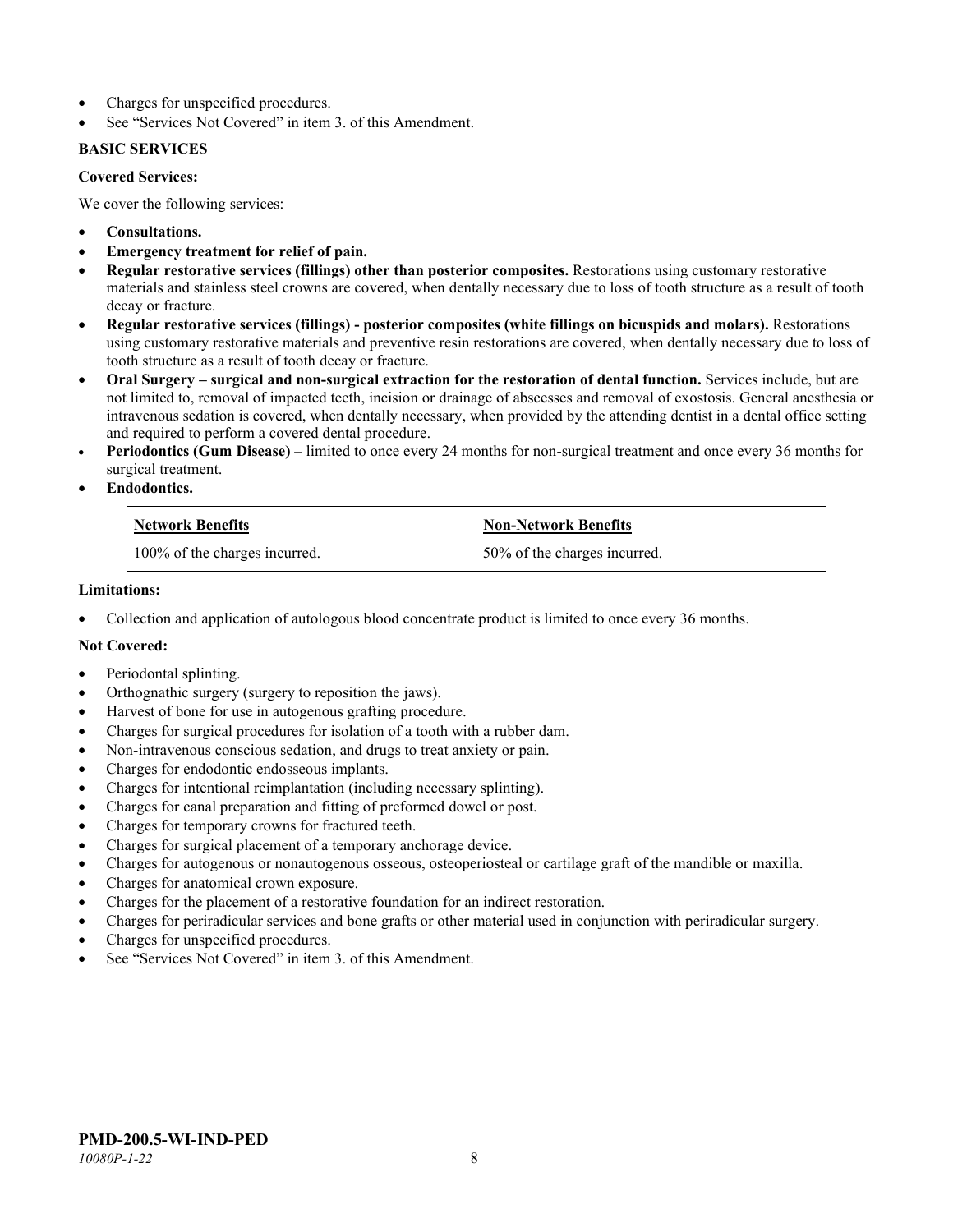### **SPECIAL SERVICES**

#### **Covered Services:**

We cover the following services:

- **Special Restorative Care** extraorally fabricated or cast restorations (crowns, onlays) are covered when teeth cannot be restored with customary restorative material and when dentally necessary due to the loss of tooth structure as a result of tooth decay or fracture. If a tooth can be restored with a customary restorative material, but an onlay, crown, jacket, indirect composite or porcelain/ceramic restoration is selected, benefits will be calculated using the charge appropriate to the equivalent customary restorative material.
- **Repair or recementing of crowns, inlays and onlays.**

| <b>Network Benefits</b>       | <b>Non-Network Benefits</b>  |
|-------------------------------|------------------------------|
| 100% of the charges incurred. | 50% of the charges incurred. |

**Limitations:**

• Benefit for the replacement of a crown or onlay will be provided only after a five year period measured from the date on which the procedure was last provided, whether under this Amendment or not.

### **Not Covered:**

- Gold foil restorations.
- Onlays, veneers or partial crowns fabricated from extraorally cured composite resin or porcelain.
- Charges for unspecified procedures.
- See "Services Not Covered" in item 3. of this Amendment.

### **PROSTHETIC SERVICES**

#### **Covered Services:**

We cover the following services:

- **Bridges** initial installation of fixed bridgework to replace missing natural teeth, replacement of an existing fixed bridgework by a new bridgework, the addition of teeth to an existing bridgework, and repair or recementing of bridgework are covered. A given prosthetic appliance for the purpose of replacing an existing appliance will be provided when satisfactory evidence is presented that the new prosthetic appliance is required to replace one or more teeth extracted after the existing bridgework was installed.
- **Dentures** initial installation of full removable dentures to replace missing natural teeth and adjacent structures and adjustments during the six-month period following installation are covered. If a satisfactory result can be achieved through the utilization of standard procedures and materials but a personalized appliance is selected, or one which involves specialized techniques, the charges appropriate to the least costly appliance are covered. Replacement of an existing full removable denture by a new denture is covered. A given prosthetic appliance for the purpose of replacing an existing appliance will be provided when satisfactory evidence is presented that the new prosthetic appliance is required to replace one or more teeth extracted after the existing denture was installed. Repair of dentures, or relining or rebasing of dentures more than six months after installation of an initial or replacement denture are covered.
- **Partial Dentures** Surveyed crowns which are not restorative but which are dentally necessary to facilitate the placement of a removable partial denture are covered. Initial installation of partial removable dentures to replace missing natural teeth and adjacent structures and adjustments during the six-month period following installation are covered. If a satisfactory result can be achieved by a standard cast chrome or acrylic partial denture, but a more complicated design is selected, the charges appropriate to the least costly appliance are covered. Replacement of an existing partial denture by a new denture, or the addition of teeth to an existing partial removable denture is covered. A given prosthetic appliance for the purpose of replacing an existing appliance will be provided when satisfactory evidence is presented that the new prosthetic appliance is required to replace one or more teeth extracted after the existing denture was installed. Repair of dentures, or relining or rebasing of dentures more than six months after installation of an initial or replacement denture are covered.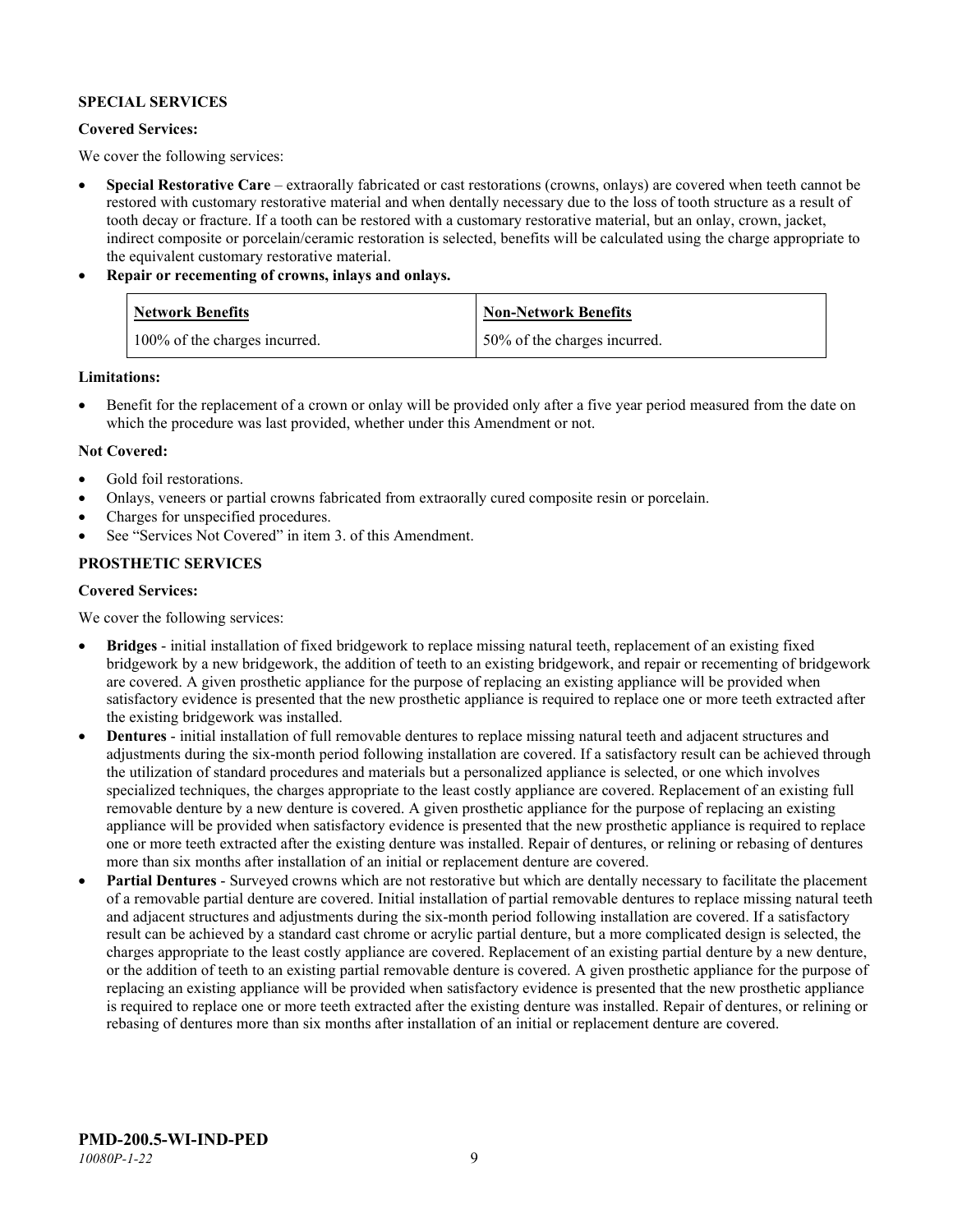- **Occlusal guards** occlusal guards for the treatment of bruxism are covered, including repair and relining of occlusal guards.
- **Tissue Conditioning.**

| <b>Network Benefits</b>       | <b>Non-Network Benefits</b>  |
|-------------------------------|------------------------------|
| 100% of the charges incurred. | 50% of the charges incurred. |

#### **Limitations:**

- Benefit for replacement of a prosthetic appliance will be provided only (a) if the existing appliance cannot be made serviceable, and (b) after a 5 year period measured from the date on which it was installed, whether under this Amendment or not.
- Occlusal guards are limited to one every 12 months, for insureds age 13 or older.

### **Not Covered:**

- Services for replacement of any missing, lost or stolen dental or implant-supported prosthesis.
- Services related to a prosthetic appliance which was installed or delivered more than 60 days after termination of coverage. Interim prostheses.
- Connector bars, stress breakers and precision attachments.
- Provisional pontics, crowns and retainer crowns.
- Copings.
- Charges for unspecified procedures.
- See "Services Not Covered" in item 3. of this Amendment.

# **DENTAL IMPLANT SERVICES**

#### **Covered Services:**

We cover, **if dentally necessary**:

- the surgical placement of an implant body to replace missing natural teeth;
- removal and replacement of an implant body that is not serviceable and cannot be repaired after a period of at least five years from the date that the implant body was initially placed;
- initial installation of implant-supported prosthesis (crowns, bridgework and dentures) to replace missing teeth;
- replacement of an existing implant-supported prosthesis by a new implant-supported prosthesis, or the addition of teeth to an existing implant-supported prosthesis. We will replace an existing implant-supported prosthesis when satisfactory evidence is presented that (a) the new implant-supported prosthesis is required to replace one or more teeth extracted after the existing implant-supported prosthesis was installed, or (b) the existing implant-supported prosthesis cannot be made serviceable;
- repair of implant-supported prosthesis;
- other related implant services.

**Decisions about dental necessity are made by HealthPartners Insurance Company's dental directors, or their designees. If the dental directors or their designees determine that a tooth or an arch can be restored with a standard prosthesis or restoration, no benefits will be allowed for the individual implant or implant procedure. For the second phase of treatment (the prosthodontics phase of placing the implant crown, bridge, denture or partial denture), we will base benefits on the least costly, professionally acceptable alternative treatment.**

| <b>Network Benefits</b>       | <b>Non-Network Benefits</b>  |
|-------------------------------|------------------------------|
| 100% of the charges incurred. | 50% of the charges incurred. |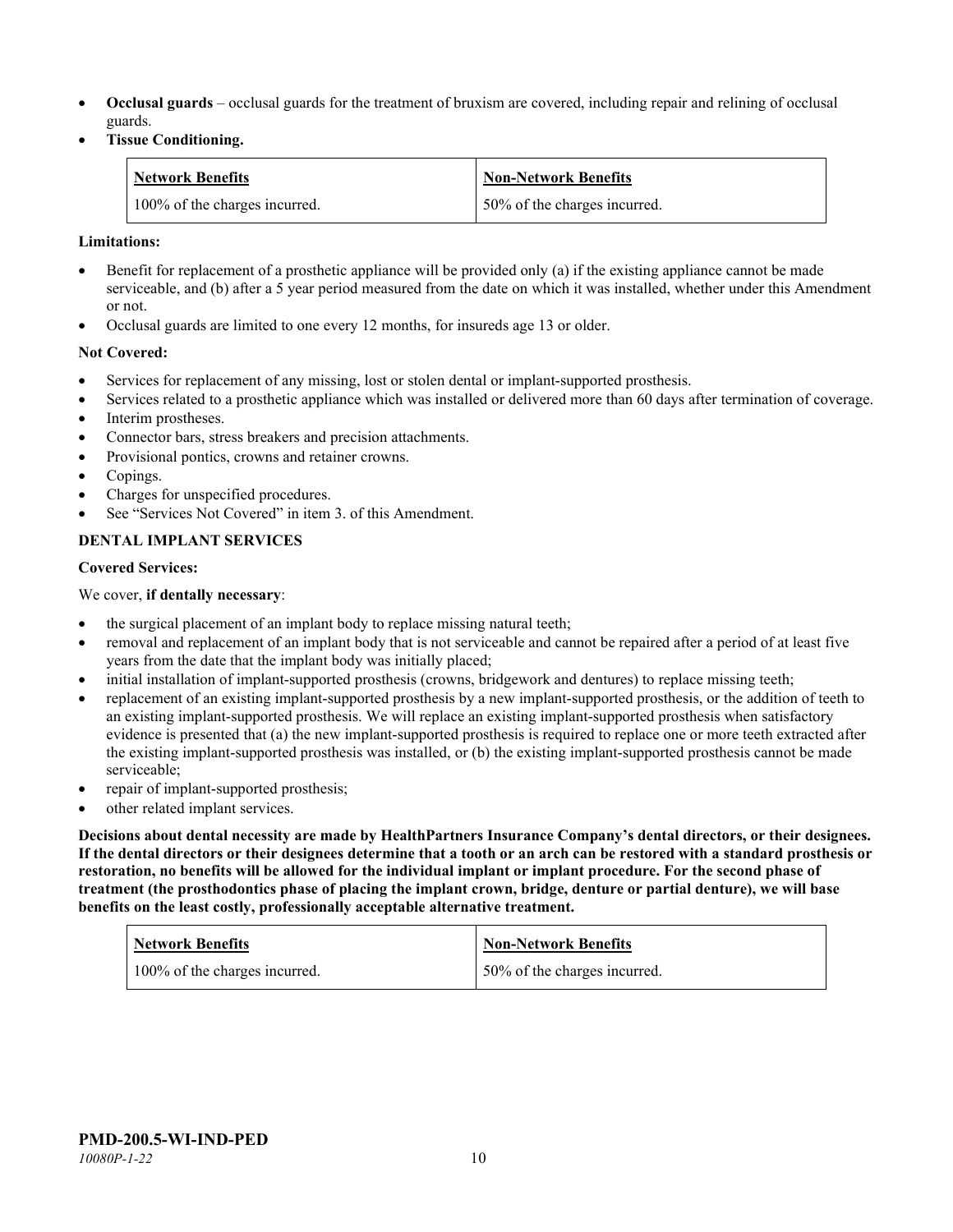# **Limitations:**

- Benefit for replacement of an existing implant-supported prosthesis that cannot be made serviceable will be provided only after a five year period measured from the date that the implant-supported prosthesis was initially placed, whether under this Amendment or not.
- Endosteal implants, surgical placement of an interim implant body, eposteal implants, transolsteal implants (including hardware), implant-supported complete or partial dentures, connecting bars, abutments, implant-supported crowns, and abutment supported retainers are limited to once every 5 years.
- Radiographic/surgical implant indexing is limited to once every 5 years.

#### **Not Covered:**

- Charges for interim abutments or custom abutments, including placement.
- Charges for unspecified procedures.
- See "Services Not Covered" in item 3, of this Amendment.

# **EMERGENCY DENTAL CARE SERVICES**

#### **Covered Services:**

We cover emergency dental care provided by network or non-network providers to the same extent as eligible dental services specified above and subject to the same deductibles, coinsurance and maximums.

| <b>Network Benefits</b>                                                                                                                                                             | <b>Non-Network Benefits</b>                                                       |
|-------------------------------------------------------------------------------------------------------------------------------------------------------------------------------------|-----------------------------------------------------------------------------------|
| Coverage level is the same as corresponding Network   Coverage level is the same as corresponding Non-<br>Benefits, depending on the type of service provided,<br>such as fillings. | Network Benefits, depending on the type of service<br>provided, such as fillings. |

#### **Not Covered:**

See "Services Not Covered" in item 3. of this Amendment.

#### **CLEFT LIP AND CLEFT PALATE SERVICES**

#### **Covered Services For Dependent Children:**

We cover dental services for treatment of cleft lip and cleft palate. Orthodontic treatment of cleft lip and cleft palate will be covered only if it meets the Covered Services criteria under "Orthodontic Services" below.

| <b>Network Benefits</b>                              | <b>Non-Network Benefits</b>                           |
|------------------------------------------------------|-------------------------------------------------------|
| Coverage level is the same as corresponding Network  | Coverage level is the same as corresponding Non-      |
| Benefits, depending on the type of service provided, | Network Benefits, depending on the type of service    |
| such as Basic Services, Special Services or          | provided, such as Basic Services, Special Services or |
| Orthodontic Services, if applicable.                 | Orthodontic Services, if applicable.                  |

#### **Limitations:**

• To the extent that these services are covered under the medical services, they are not covered as Pediatric Dental services.

#### **Not Covered:**

- Charges for unspecified procedures.
- See "Services Not Covered" in item 3. of this Amendment.